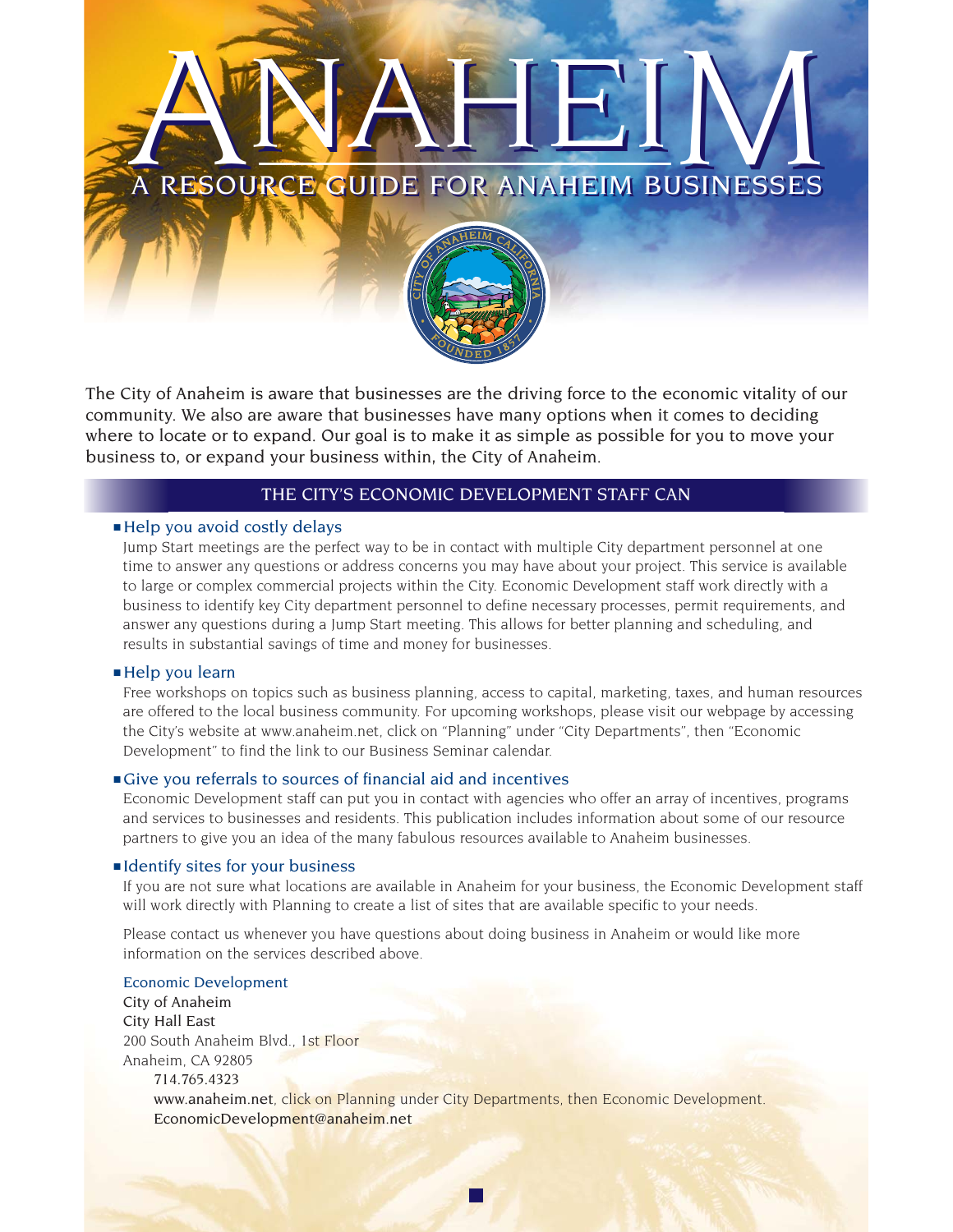# ECONOMIC DEVELOPMENT RESOURCE PARTNERS

Small businesses are vital to the economic stability of the City of Anaheim. However, small businesses rarely know about the many resources available to remain competitive in their respective industries. The City's resource partners provide a wide range of benefits.

# FREE AND LOW COST EXPERT CONSULTING SERVICES FOR SMALL BUSINESSES

# ■ Orange County Small Business Development Center (SBDC)

Whether it's expanding your existing business or establishing a start-up, experts at the Orange County Small Business Development Center (SBDC) are here to help you succeed! The Orange County SBDC provides new and seasoned entrepreneurs with professional, small business consultation and quality training programs in which each client can apply learned knowledge to meet their business goals. In addition to conducting valuable, low-cost seminars that cover such important topics as Access to Capital, Quickbooks, Marketing, Sales, and Business Planning, the OCSBDC offers complimentary, personalized business assistance in a confidential, one-on-one setting as often as needed.

The Orange County SBDC has two locations to provide assistance in English, Spanish, and Vietnamese.

# OC Small Business Development Center

Main Office 2323 N. Broadway, Ste 201 Santa Ana, CA 92706 714.564.5200 714.647.1168 (fax) www.ocsbdc.com

# ■ SCORE

SCORE is a nationwide nonprofit organization, affiliated with the U.S. Small Business Administration, dedicated to the formation, growth and success of small business. The local SCORE Orange County chapter offers entrepreneurs, who are either launching a start-up or growing an existing business, no-charge face-toface counseling by men and women who have had successful careers as executives or business owners. The Orange County Chapter also offers low-cost workshops at various locations around Orange County

# Orange County SCORE Chapter

200 W. Santa Ana Boulevard, Ste 700 Santa Ana, CA 92701 714.550.7369 www.score114.org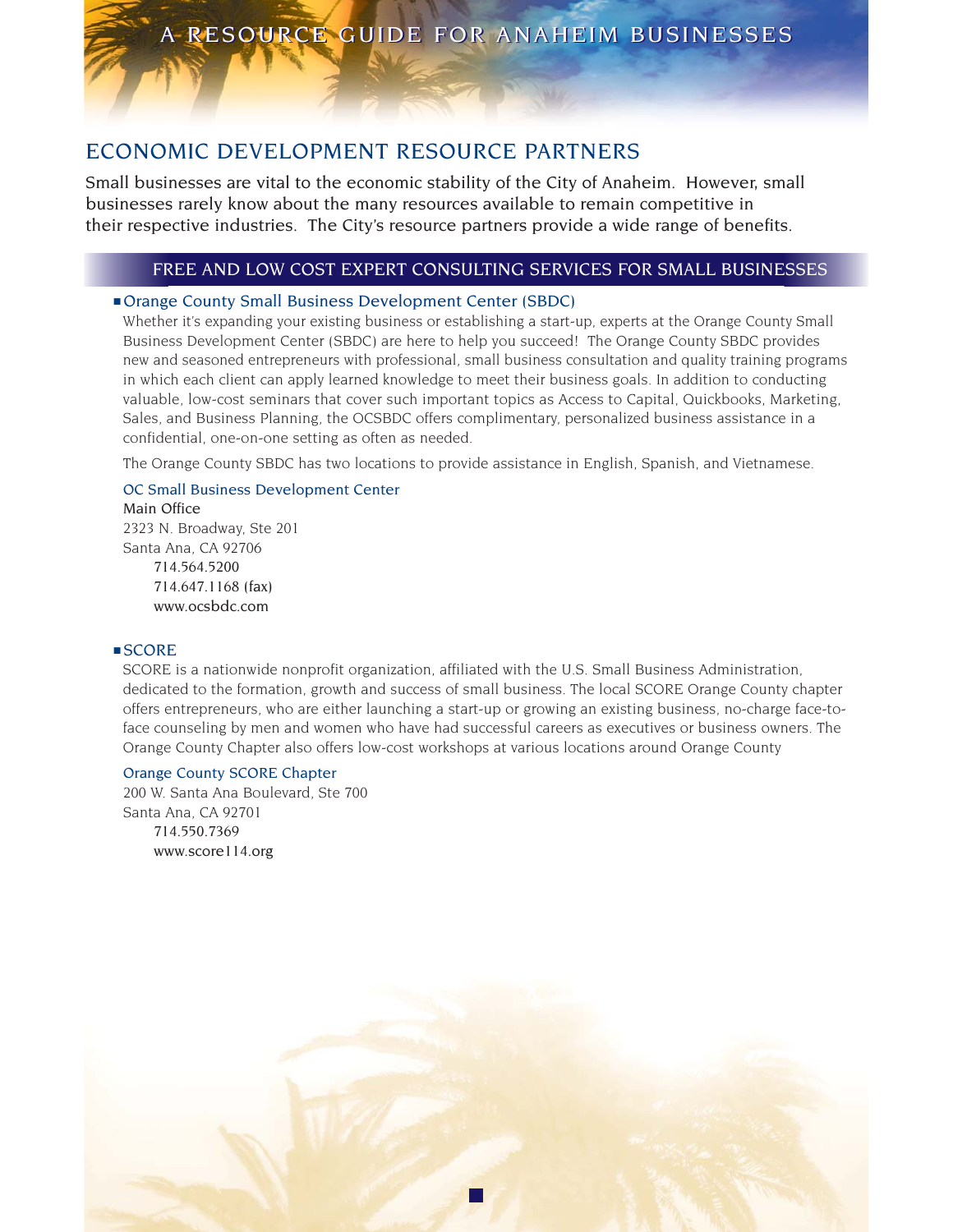#### ■ OCTANe

OCTANe is a private, non-profit corporation comprised of biomedical and technology companies, entrepreneurs, venture capitalists, strategic service partners, private investors and universities, all working together to drive innovation and accelerate the growth of the technology business in Orange County and surrounding regions. The OCTANe "LaunchPad" program is a comprehensive process designed to quickly identify, support and accelerate information technology and biomedical technology business growth in Orange County and the surrounding region.

### **OCTANe**

Contact: Gary Augusta, Executive Director 65 Enterprise Aliso Viejo, CA 92656 949.330.6564 (Main Line) 949.330.6568 (Direct) www.octaneoc.org

#### ■ Federal Technology Center (The FTC)

The Federal Technology Center (The FTC) is dedicated to helping small businesses successfully compete for federal, state and local government contracts. We provide: free training in basic and advanced topics on how to do business with government entities; help in identifying government marketing opportunities and strategies; assistance in completing registrations which are a prerequisite for bidding on contracts; help with government certification programs; one-to-one counseling to meet individual business needs; and referrals to business programs, resources, and websites. Our services complement the business development services of Small Business Development Centers, Business Information Centers, Chambers of Commerce, Manufacturing Extension Partnership Centers, and Trade Groups. We strongly believe in partnerships as a means to provide assistance to small businesses.

#### Federal Technology Center

4600 Roseville Road, Ste 100 North Highlands, CA 95660 916.334.9388 (Direct) 916.334.9078 (fax) www.TheFTC.org

#### ■ TriTech Small Business Development Center

TriTech Small Business Development Center specializes in preparing clients in high technology and high growth industries to receive equity funding and become truly competitive in the market. Senior consultants are experts in business development, corporate development, feasibility analysis, corporate law, marketing strategy, Angel & Venture Capital funding, finance, funding strategy development, investor presentations and investor relations. TriTech SBDC consultants are also available in Santa Ana, as well as at your business location.

#### TriTech Small Business Development Center

Contact: Mark Mitchell, Director Orange County: Inland Empire 949.476.0763 (fax) Irvine, CA 92614 www.tritechsuccess.org 949-794-7229 tritech@rcc.edu

951.571.6478 (Main Line) Orange County Business Council 14745 Riverside Drive 951.653.1053 (fax) 2 Park Plaza, Suite 100 Riverside, CA 92518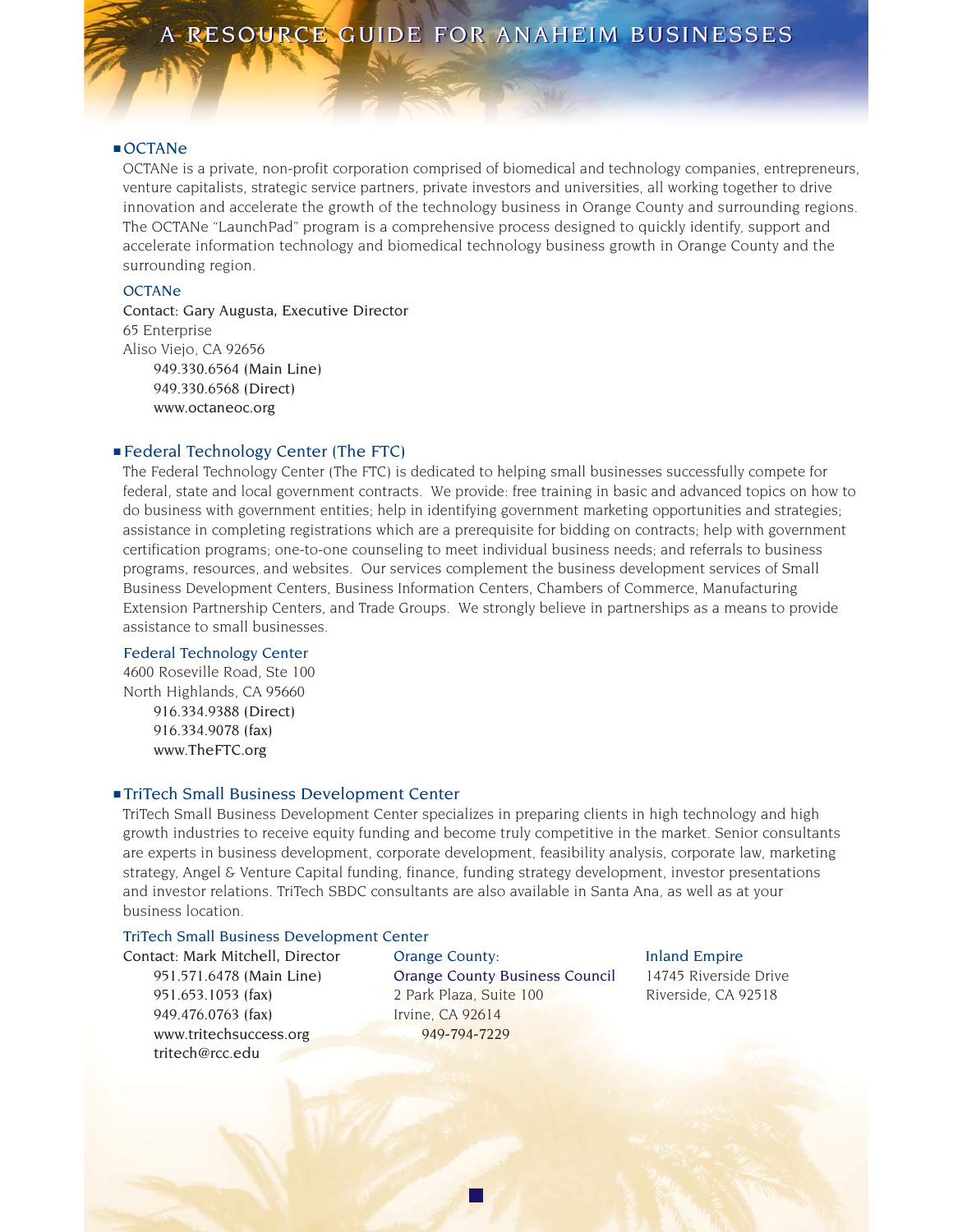#### ■ Institute for Women Entrepreneurs (IWE)

The Institute for Women Entrepreneurs (IWE) offers expert advice, guidance, quality business resources and mentoring designed exclusively to overcome the unique challenges that business women face. Additional services include networking opportunities, affordable seminars and multi-week courses to develop and refine skills in a variety of business areas such as computer literacy, business assessment, business plan development, strategic marketing, access to capital and international trade.

Services are available in English and Spanish. Weekend and evening hours are available.

#### Institute for Women Entrepreneurs (IWE)

2323 N. Broadway, Ste 338 Santa Ana, CA 92706 714.480.7455 (Direct) www.ociwe.org

#### ■ Small Business Institute (SBI)

The Small Business Institute (SBI) is a free enterprise system offering student consulting to smaller, fast growth businesses in Orange County. The students work like apprentices, closely supervised by a select group of experienced faculty experts, and are graded on the practical results they achieve for the client.

#### Small Business Institute LH 640

College of Business and Economics 800 N. State College Boulevard Fullerton, CA 92834-6848 949.644.4541 (Direct) 949.644.1259 (Fax) http://business.fullerton.edu/Management/sbi.htm

# INDUSTRY SPECIFIC EXPERTISE

### ■ Los Angeles/Orange County Biotechnology Center

The mission of the Los Angeles/Orange County Biotechnology Center is to provide a vehicle for partnerships between education and industry, to promote economic development in the biotechnology-biomedical industries and to enhance science education in our region.

### Los Angeles/Orange County Biotechnology Center

1570 E. Colorado Boulevard Pasadena, CA 91106 626.585.7161 (Main Line) 626.397.5863 (Fax) www.pasadena.edu/biotech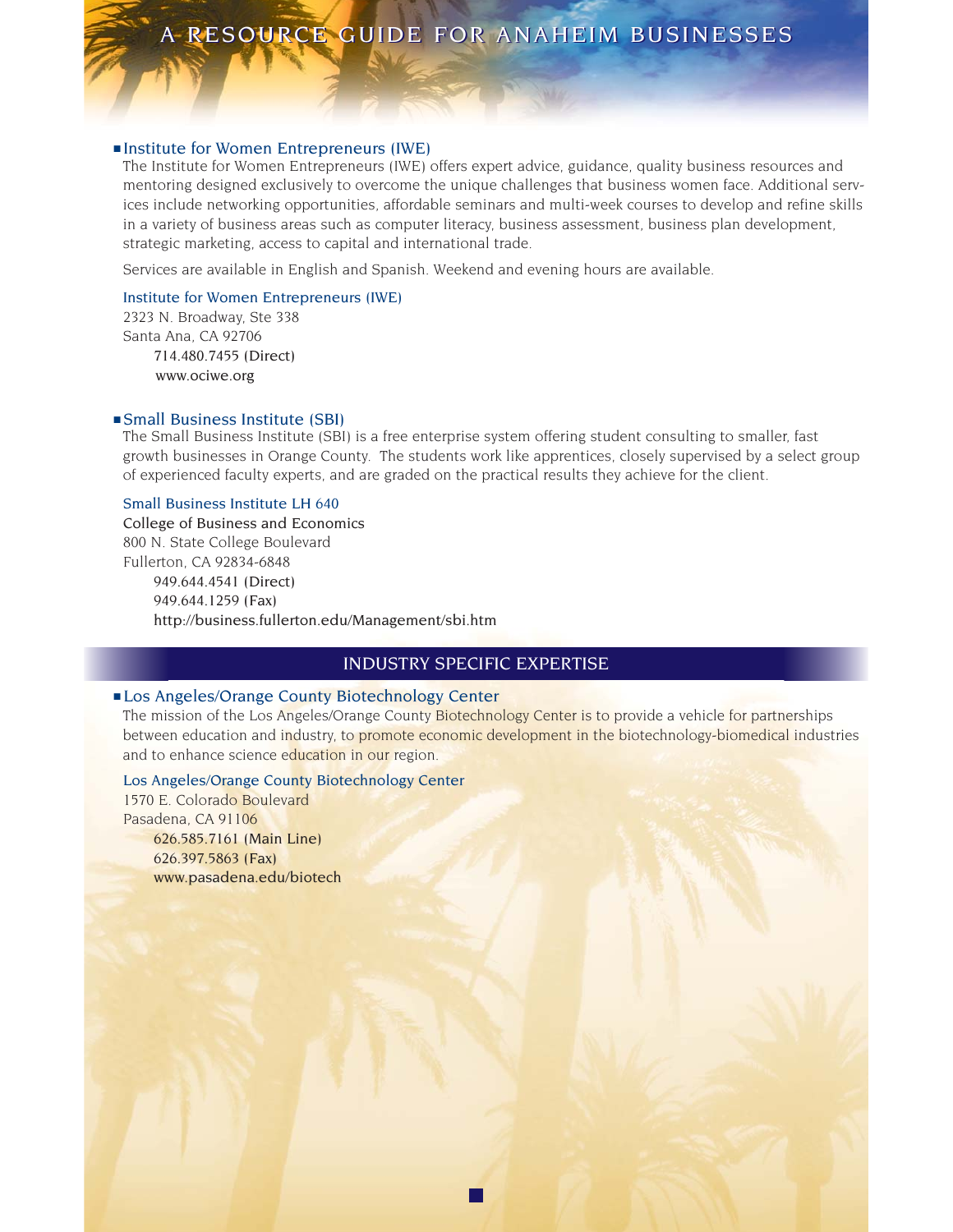#### ■ California Manufacturing Technology Consulting (CMTC)

The California Manufacturing Technology Consulting (CMTC) is a non-profit organization, primarily funded by the federal government, whose expertise has been proven for the aerospace & defense, distribution, automotive, industrial and consumer products industries. Clients success results from impacting their bottom-line by working with government agencies to improve supply chain performance, integrating assessments, training and implementations, to deliver the best solution for your business needs. We offer a certified team of consultants with hands on service delivery.

#### CMTC Headquarters

690 Knox Street, Suite 200 Torrance, CA 90502 800.300.CMTC (CA only) 310.263.3060 (Direct) 310.263.3062 (fax) www.cmtc.com

# BUSINESS DEVELOPMENT

# ■ Anaheim Chamber of Commerce

The Anaheim Chamber of Commerce is dedicated to building a strong local economy by creating networking through Business Development Opportunities. We strive to promote and brand the Anaheim community, as well as represent the business interests in government. Mixers, special events, an annual conference, and governmental relations are available to chamber members.

#### Anaheim Chamber of Commerce

201 E. Center Street Anaheim, CA 92805 714.758.0222 (Main Line) 714.758.0468 (Fax) www.anaheimchamber.org

# FEDERAL ASSISTANCE

# ■ U.S. Small Business Administration (SBA)

The U.S. Small Business Administration (SBA) provides business development, financial and government contracting assistance and technology development assistance to help small businesses succeed. Loan programs are delivered through lending institutions for a variety of purposes to include the purchase of equipment, machinery, supplies, and fixtures, as well as land and/or buildings that will be occupied by the business borrower.

For more information contact the district office at.

SBA - Santa Ana District Office 200 W. Santa Ana Boulevard, Suite 700 Santa Ana, CA 92701 714.550.7420 714.550.0191 (fax) www.sba.gov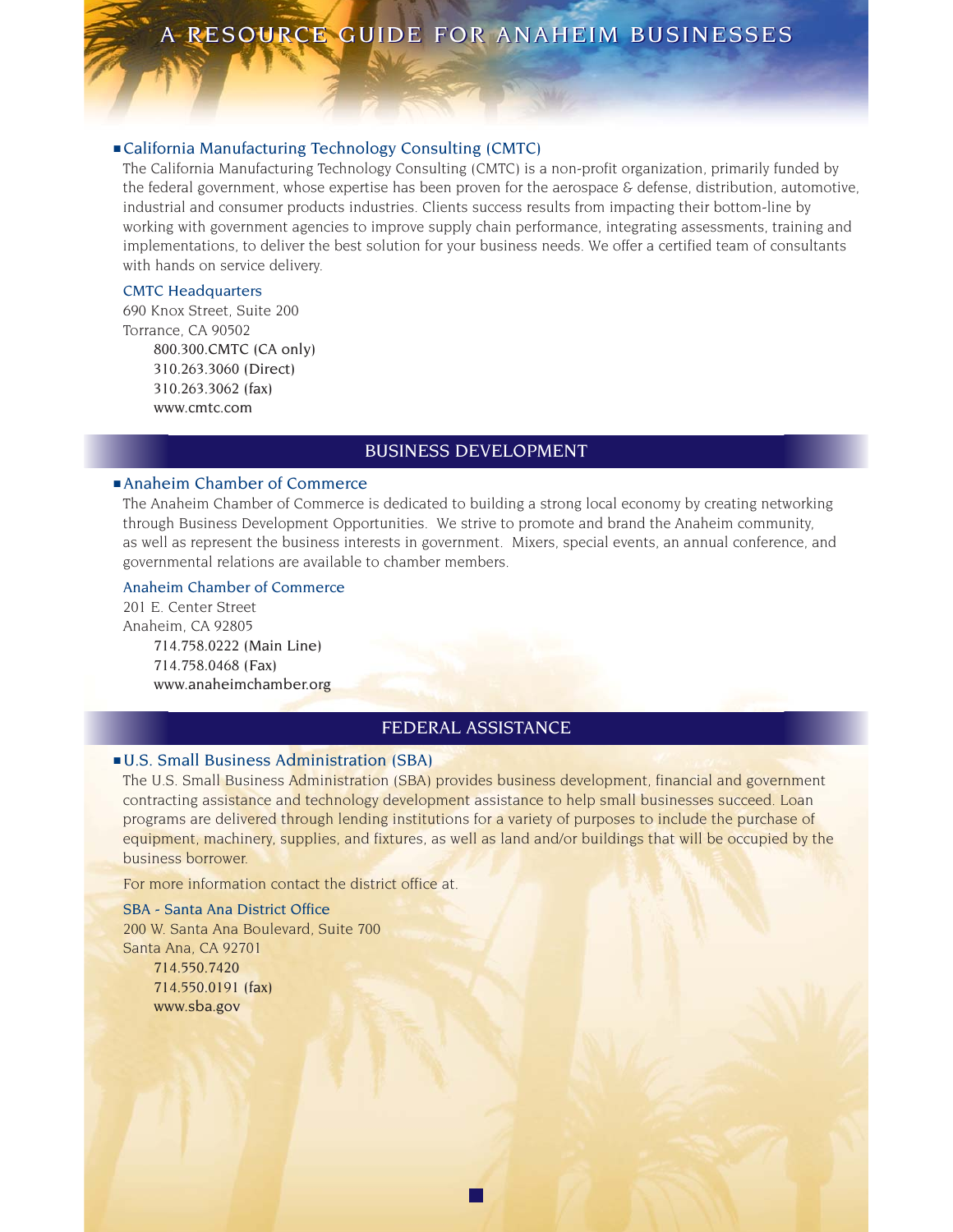#### ■ Internal Revenue Service

Internal Revenue Service provides information about IRS policies, practices and procedures to ensure compliance with the tax laws, both by voluntary means and through enforcement programs; aligns with the IRS goals to "improve taxpayer service, enhance enforcement of tax law and modernize the IRS through its people, processes and technology." We can provide assistance with outreach events, provide speakers and other materials pertaining to small businesses.

#### Internal Revenue Service

Contact: Lori Cacioppo, Senior Stakeholder Liaison Specialist 24000 Avila Road, Mail Stop 5300 Laguna Niguel, CA 92677 949.389.4609 (Main Line) 949.832.5078 (Fax)

#### ■ U.S. Commercial Service

The U.S. Commercial Service is the trade promotion unit of the International Trade Administration. U.S. Commercial Service trade specialists will work with your company to help you get started in exporting or increase your sales to new global markets. Our services include world class market research, trade events that promote your product or service to qualified buyers, introductions to qualified buyers and distributors, as well as counseling and advocacy through every step of the export process.

#### U.S. Commercial Service

3300 Irvine Avenue, Ste 307 Newport Beach, CA 92660 1.800.USA.TRAD(E) (Direct) 949.660.1688 x153 (Local) 949.660.1388 (Fax) www.buyusa.gov/newportbeach/

# WORKFORCE TRAINING

# ■ Employment Training Panel (ETP)

The Employment Training Panel (ETP) is a business and labor supported state agency that assists employers in strengthening their competitive edge by providing funds to off-set the costs of job skills training necessary to maintain high-performance workplaces. Upgrade your workers' skills by creating a customized training program that meets your company's needs. ETP is here to assist you as you make your employees and your company more productive to meet global competition.

# ETP Sacramento Central Office

1100 J Street, Suite 400 Sacramento, CA 95814 916.327.5262 (Direct) 916.327.5280 (fax) www.etp.cahwnet.gov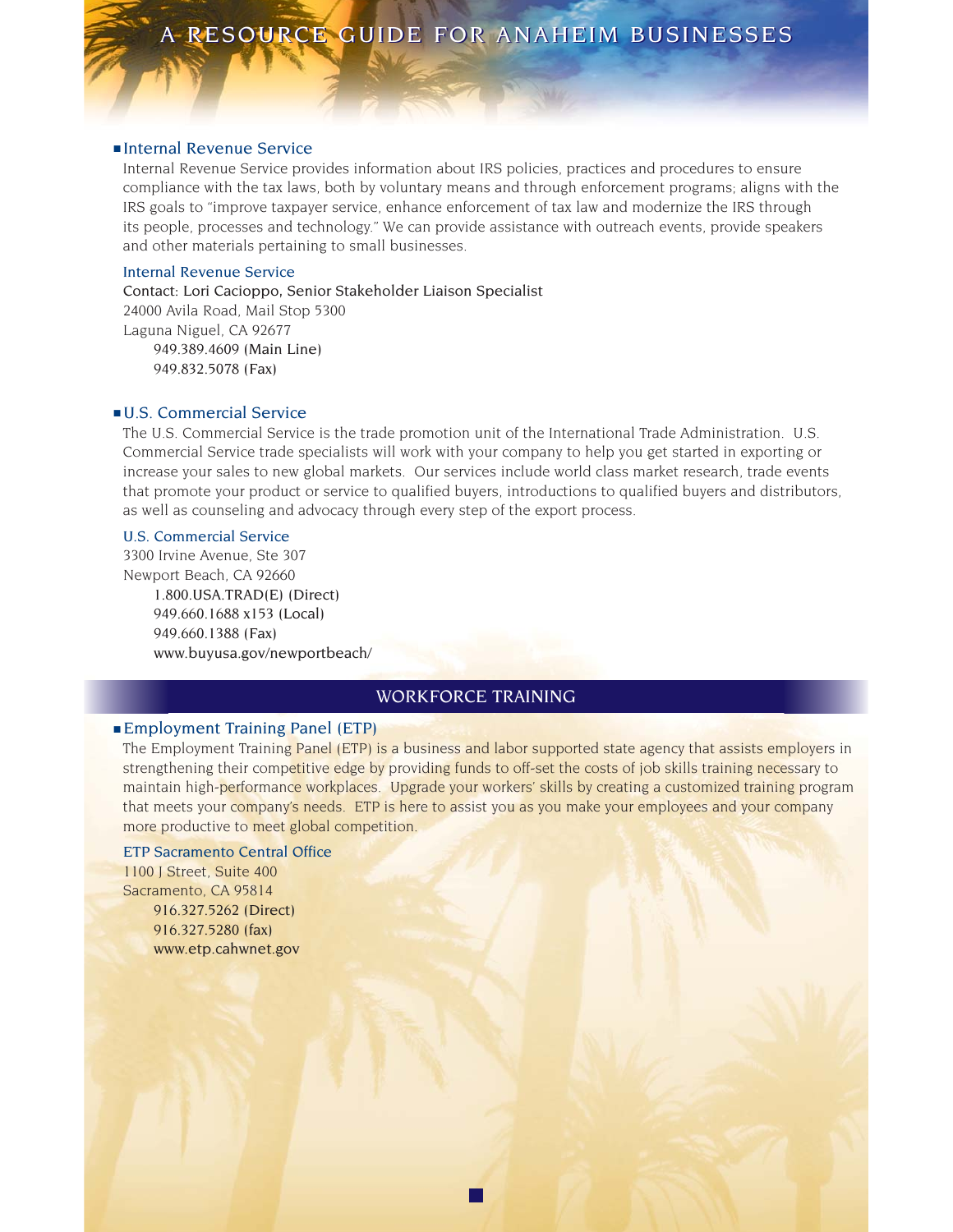# ■ California Employment Development Department (EDD)

The California Employment Development Department (EDD) assists employers in meeting their labor needs and offers frequent training workshops on payroll, taxes, and other business topics.

#### Employment Development Department

2099 S. State College Boulevard, Room 401 Anaheim, CA 92806 714.925.2939 (Direct) 714.925.2930 (fax) www.edd.ca.gov

# ■ Training and Development Institute (TDI)

The Training and Development Institute (TDI) is a division within the North Orange County Community College District that provides services for the local business community, which includes low cost customized employee training and technical assistance in:

- environmental health
- safety and disaster recovery (REBRAC Center)
- computer software (OCDMC Center)
- workplace skills and communication (WpLRC Center)
- production and manufacturing related issues (CACT Center)

If we don't already have a training program that fits your needs, we'll find it or create it!

#### Training and Development Institute (TDI)

North Orange County Community College District 1830 W. Romneya Drive, Ste 102 Anaheim, CA 92801 800.662.2322 (Main Line) 714.808.4606 (Fax) www.tdioc.com

Homeland Security (REBRAC) and SB70 Quick Start Contact: Perla Fickenscher Contact: Norma Alvarado 714.808.4620 714.808.4611

Work skills, ESL, Customer service training Graphic design, software, computer skills **Contact: Ginger Neel Contact: Christie Campbell** 714.808.4607 714.808.4617 gneel@sce.cc.ca.us ccampbell@sce.cc.ca.us

Environment, Health, Safety and Center for Applied Competitive Technologies (CACT) pfickenscher@sce.cc.ca.us nalvarado@sce.cc.ca.us

Workplace Learning Resource Center (WPLRC) Orange County Digital Media Center (OCDMC)